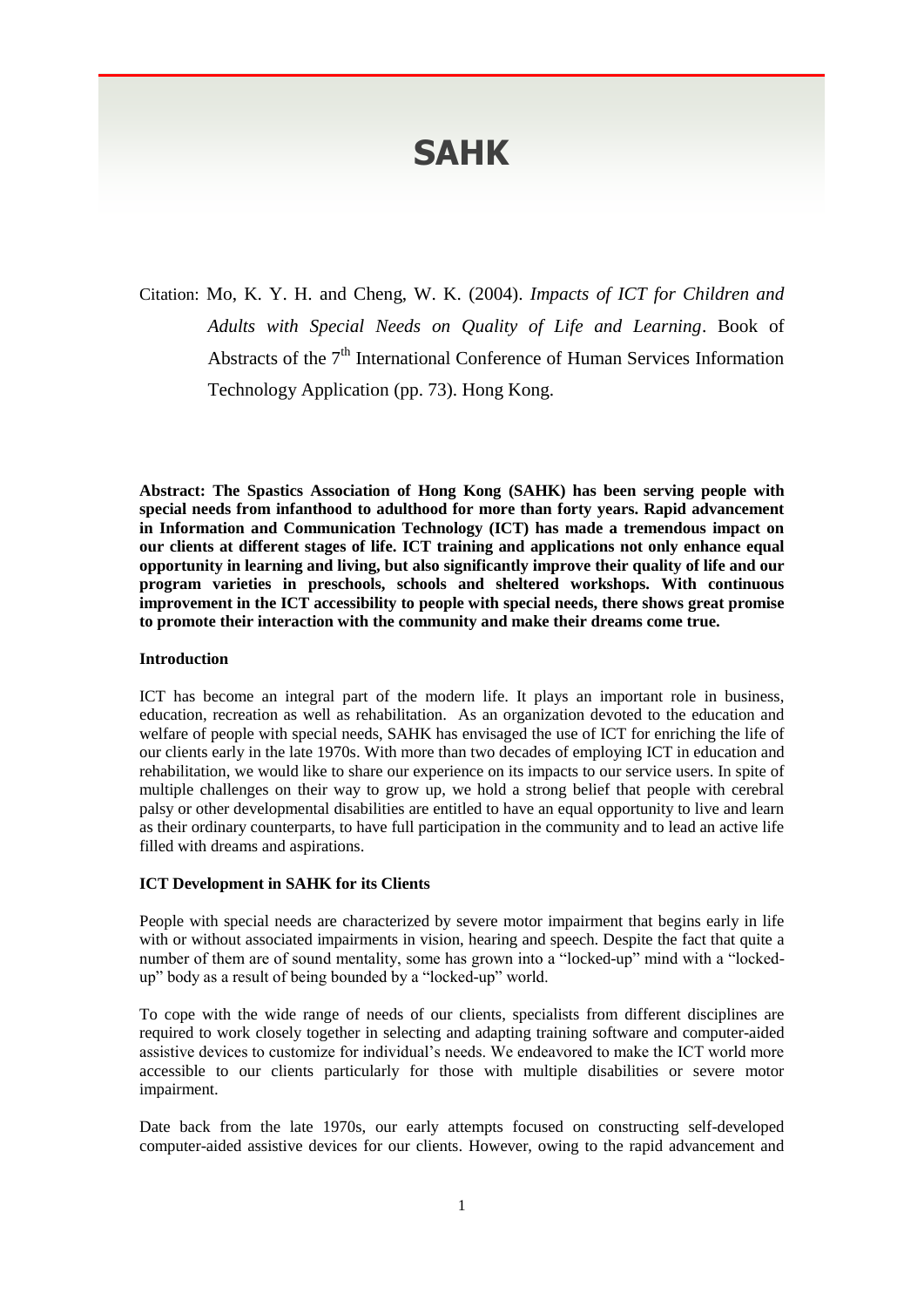cost reduction in technology as well as the lack of technological support and resources for research and development in the non-government organizations, we had shifted our attention to adapt the commercially available products. Another important reason for switching from "self-developed" to "buying-in" was the maintenance and backup services accompanied with the commercial products.

With the joint effort of the Association and service users, ICT is currently integral to our clients' lives. It helps to maintain or improve their functional capabilities and bring them to a world that is barrier-free.

## **Roles of ICT in Different Phases of Life**

#### The Preschoolers – from Plain to Interactive

The current trend in education tends to begin the use of computer at early age. In exercising the principle of equal opportunity in learning, our Association had made every effort to equip our preschool centers and staff for ensuring our little clients to have early contact with computers that will be one of their indispensable tools throughout the entire life.

Despite limitations in physical, cognitive, social and communicative functioning, ICT provides these kids with stimulating media that integrates with our training and educational programs for promoting development in different areas of life. With the fascinating visual and auditory stimulation and instant feedback to a proper action, computer programs are excellent teaching tools that create an interactive and enjoyable atmosphere for learning (figure 1). Large-screen projection helps to draw attention of our easily distracted clients, arouse their interests and extend their concentration span in class (figure 2). Repetitive learning with meaningful and vivid images is particularly useful for children with poor memory.



Figure 1: Multimedia training packages are excellent teaching tools that create an interactive and enjoyable atmosphere of learning for preschoolers.

Wide varieties of stimulating teaching materials are essential for effective learning by clients with multiple disabilities. These training packages can be ready-for-use commercial products or selfmade by our staff using the off-the-shelf software (e.g., Powerpoint, Pagemaker, Frontpage, a number of compilers, etc). They should be carefully selected or specially made to meet a wide spectrum of needs of their users. We have established a centralized directory with systematic analysis of the applications and limitations of each package for easy reference by our staff. This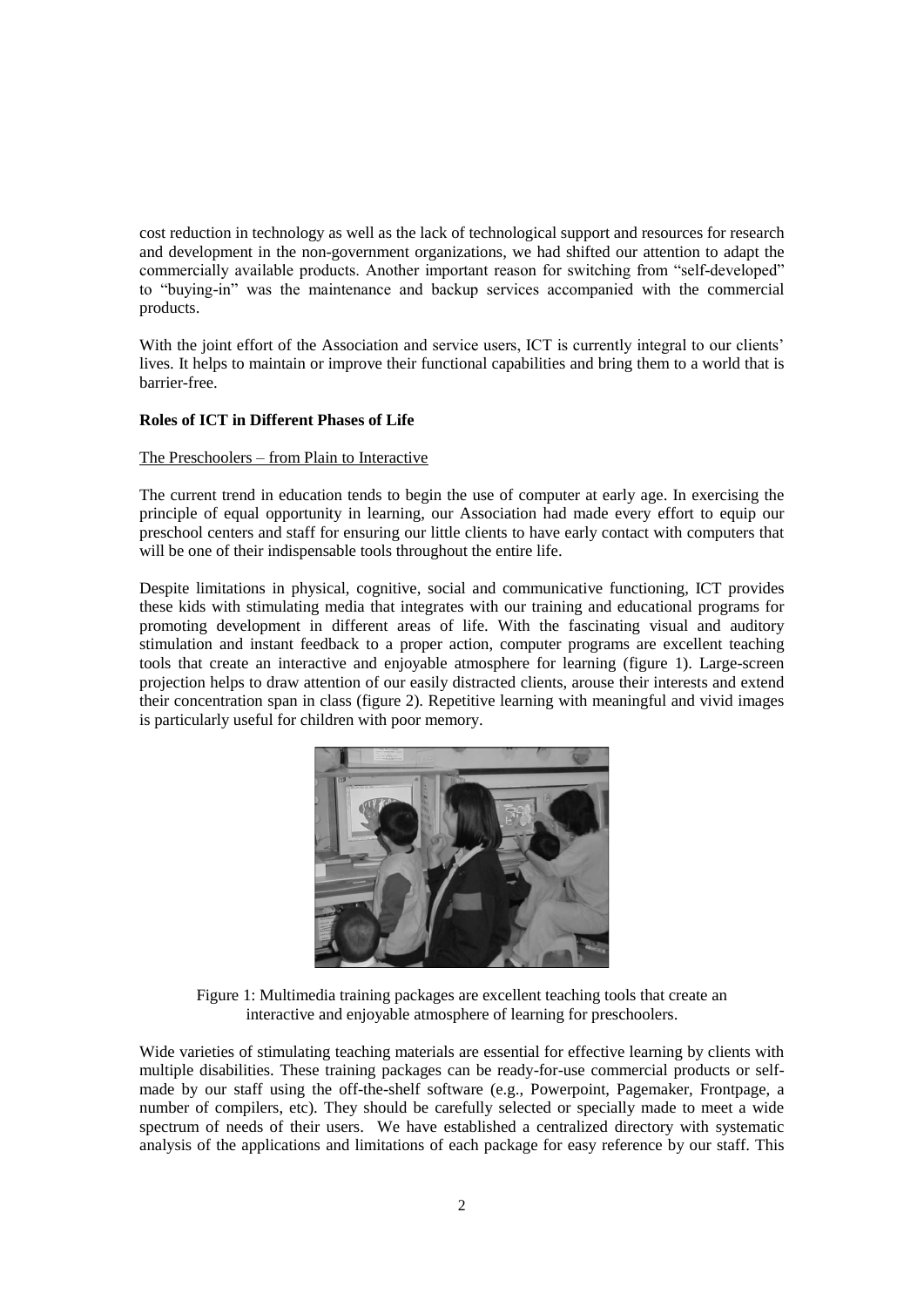serves as a software library that pools together the efforts of individual centers for resources sharing.

Basic computer literacy is enhanced by various input devices activated by different body parts together with an adaptive environment (e.g., seating and working table) for accommodating their impairments and at the same time encouraging the clients to make an optimal use of their available abilities in motor, visual and auditory areas. To facilitate the transfer of the acquired computer literacy at home, parent education will also be given.

In fact, ICT applications have brought about a revolutionary change not only in learning, but also in teaching. During the SARS outbreak last year when all clients are refrained from schools, the internet allowed our staff to continue teaching with the clients at home. Furthermore, e-learning platform has been established for allowing the home bound clients to receive home-based education from our pres-school staff.



Figure 2: Large-screen projection by LCD projector draws attention, arouses interests and extends concentration span of preschoolers.



Figure 3: Notebook computer installed with text-to-speech software that converts input text into voice as augmentative communication. The computer can be mounted on the table top of the user's wheelchair.

The Schoolers and Adults – from Constraint to Independence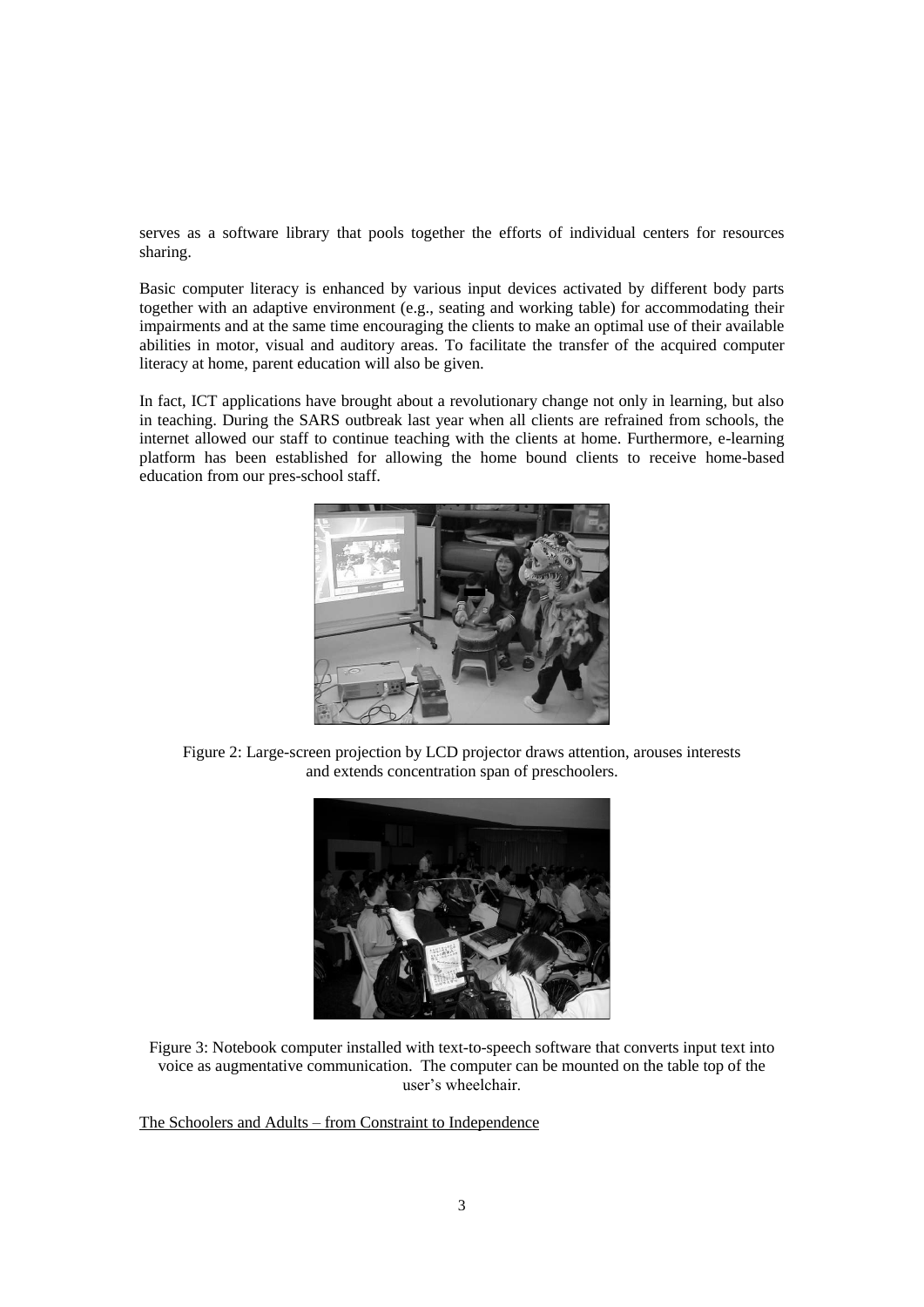When the preschoolers enter special schools, they will be given more autonomy and freedom in using computers. Despite intensive therapy, limitations in mobility, communication and coordination may still exist. These limitations may disrupt their participation in classes.

ICT plays a crucial role here. Students with difficulty in writing can make use of the computer with adaptive input for typing homework. Students with speech disorder can be benefited from ICT in form of augmentative communication. Notebook computer installed with various sophisticated text-to-speech software can be mounted on wheelchair (figure 3) for allowing wheelchair bound students to express complicated needs, feeling and thought, to make friends and to enjoy an active social life. ICT has also been employed in physical training in form of biofeedback. By employing ICT together with specially designed hand-activated switches, students can improve hand function (e.g., grip strength, finger control, etc). These switches can also be adapted to be activated by different body parts for improving their muscle strength, movement range, body balance and eye-hand coordination.

By introducing our students to the world of internet, they can get in touch with the outside world in spite of their physical constraints. In the knowledge era, information is power. Moreover, internet provides them with a leveled platform to interact with their normal counterparts. Furthermore, by participating in a wide range of self-selected web-based learning, they are given with the autonomy to upgrade themselves. Internet serves to set free their mind out of their "locked-up" body.

After graduated from school, these students will step into a new phase of life – their career life. Much attention has been paid to infants and adolescents with special needs. Comparatively little work on their adult life has been reported in the literature. However, adult life is, in fact, a major part of one's life span and is particularly important for people with life-long disabilities. In this paper, we would spend more time on discussing the impacts of ICT to the adults with special needs with two cases illustration.

Work plays a crucial role in adult life. Most students with severe degree of involvement will enter our sheltered workshops. Before the introduction of ICT to the workshops, only very limited jobs were suitable for the severe handicaps. Most of them participated in very simple jobs that were, in essence, bears no contribution to the production line. Those with good mentality found these jobs not only boring, but also buried their talent and potentials. Some perceived themselves as nonproductive workers who had been underestimated and were subjected to the daily indignities of an adult life.

ICT assists our adult clients to develop their career in computer-related production. We began with simple data entry and word processing services in the 1980s. This was followed by desk-top publication and banner making in the early 1990s and then webpage design and content update in the late 1990s. It gives rise to wide varieties of job opportunities including webpage designer, editor, programmer, writer, graphic designer, etc for the severe handicaps. Some has brilliant achievement in these jobs.

ICT also adds color to the leisure life of our adult clients. It extends their social circle without limits and provides them with wide varieties of choices for cultivating interests and hobbies under their own free will.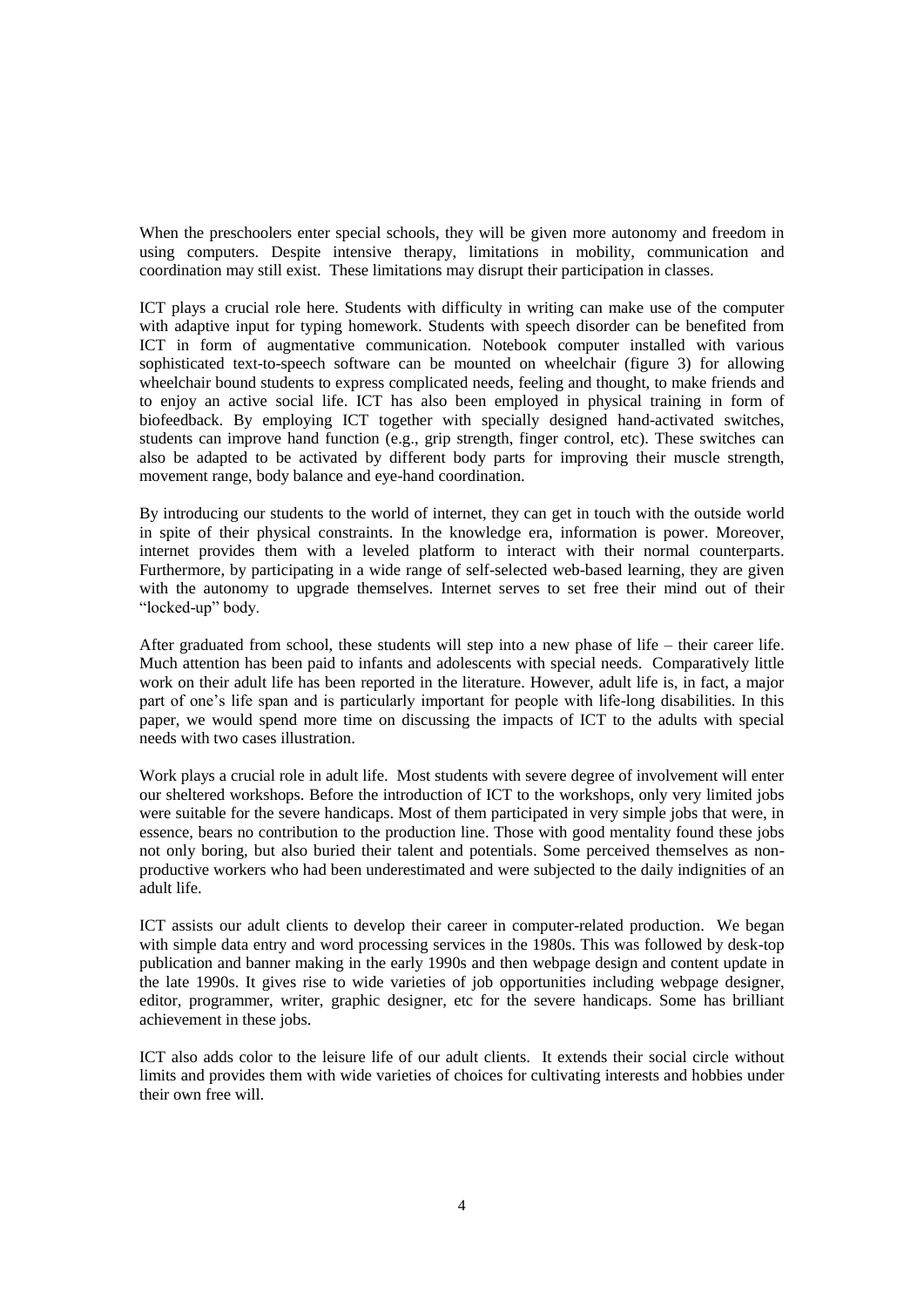In the forthcoming sessions, we would like to share with you two of our adult cases who have attained special achievements on their career. They represent the fruits of ICT applications in enriching one's life irrespective of one's level of disabilities.

# **A Poet and Programmer - Pui Ling**

Pui Ling suffers from cerebral palsy with severe hypertonicity and movement disorder resulting in severe structural deformities in spine and extremities. She cannot speak and is total reliance on third parties in all daily chores. She enjoyed reading and used to read newspapers or books by asking a stand-by helper to position the reading stuff and turn pages. With increasing popularity of ICT among persons with special needs and after repeated attempts, she ended up with using a suck-and-blow device on a scanning keyboard for operating her computer (figure 4). This customized support allows her to gain access into the internet that overwhelms her with seas of interesting information in multi-media format.

After years of participation in the internet, she enjoys shopping in "e-bookstore" and browsing her favorite e-books particularly biography of her idols. She composes prose regularly and has published her first book 《輪椅上的小鳥》(A Little Bird on Wheelchair) that can be found in local bookstores. Her prose reveals her enthusiasm in life and her flying heart



Figure 4: Pui Ling using a suck-and-blow input device for controlling her computer.

After publishing her first book, she has been invited to give talks in churches, schools and community centers conveying her positive thinking to the public.She communicates with her augmentative communication device by suck-and-blow action. Her story has inspired lots of losing souls by encouraging them not to give up in harsh condition.

#### From Computer User to Software Designer

Pui Ling used to have difficulty in learning how to use "Automatic Teller Machine" (ATM) for withdrawing and depositing money. She had therefore engaged herself in developing a computer program that teaches people with special needs to use ATM. This "function-oriented" software has been put onto the directory of our software library. Being a user with special needs, Pui Ling understands the requirements from the user's perspective and developed her program accordingly. There is no wonder why the program developed by Pui Ling turns out to be one of the most popular teaching packages among our schools.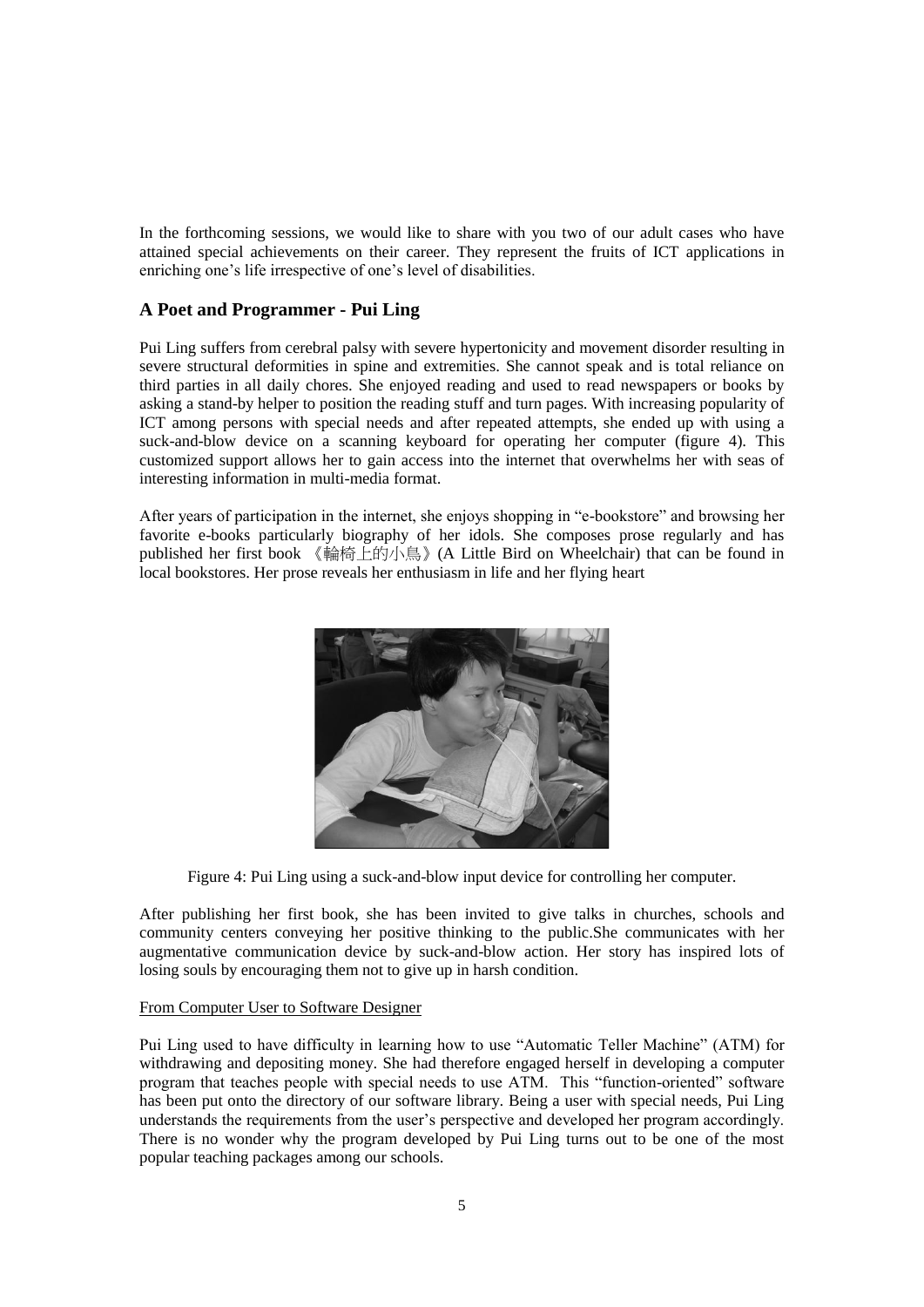## From Reader to Poet

Pui Ling's flair for writing has not been hindered by her physical limitation. She is now working on a poetry book. Though she has to spend much effort and time in typing her work with the suckand-blow device, her writings are loaded with charm that has won the hearts of her readers that in turn drive her to work harder.

Despite the fact that Pui Ling was born with severe degree of involvement in multiple areas, she has never given up. Her stunning achievements have gained her an armful of glittering prizes including: Outstanding Disabled Person Awards (傑出傷殘人士獎) in 1992; Chartered Marathon of Life Awards (渣打人生馬拉松獎) in 2002; the 2nd Runner-up of the Chinese Webpage Design Competition (香港展能節中文電腦網頁製作比賽季軍) in 2003….., etc.

## **The City Hero – "Sky"**

"Sky" is a cheerful and sociable young man suffering from cerebral palsy with severe physical impairment. He controls his power wheelchair by chin movement. "I don't feel restricted, nothing can confine me and my mind can roam freely like a bird in the sky," "Sky" said. He is interested in wide varieties of subjects like logics, physics, computing science…, etc in the internet.

# From Computer Learner to Web-based Commentator

"Sky"'s first contact with computer can be dated back to his school time. His enthusiasm for computer had been rooted at that time. His social circle was restricted as a result of his poor mobility and communication. However, he never lets any limitation stands in his way.

Advancement in ICT is a turning point for "Sky". With joint effort of rehabilitation engineers and allied health professionals for improving his accessibility to the computer world, he is now surfing in the internet with a head pointer in an adaptive working environment integrated with adaptive seating (figure 5).



Figure 5: "Sky" using a head point as input device for controlling his computer.

By equipping "Sky" with these tools, he managed to type by nodding his head. While surfing on the internet, he identifies his role model, Prof. Stephan Hawking. By chatting with others via the internet, he is given the power to express himself and to communicate. He builds his personal webpage with chat rooms on hot topics. He makes online friends and shares his viewpoints with others. Physical constraints no longer hide his voice on public issues. He received echoes in his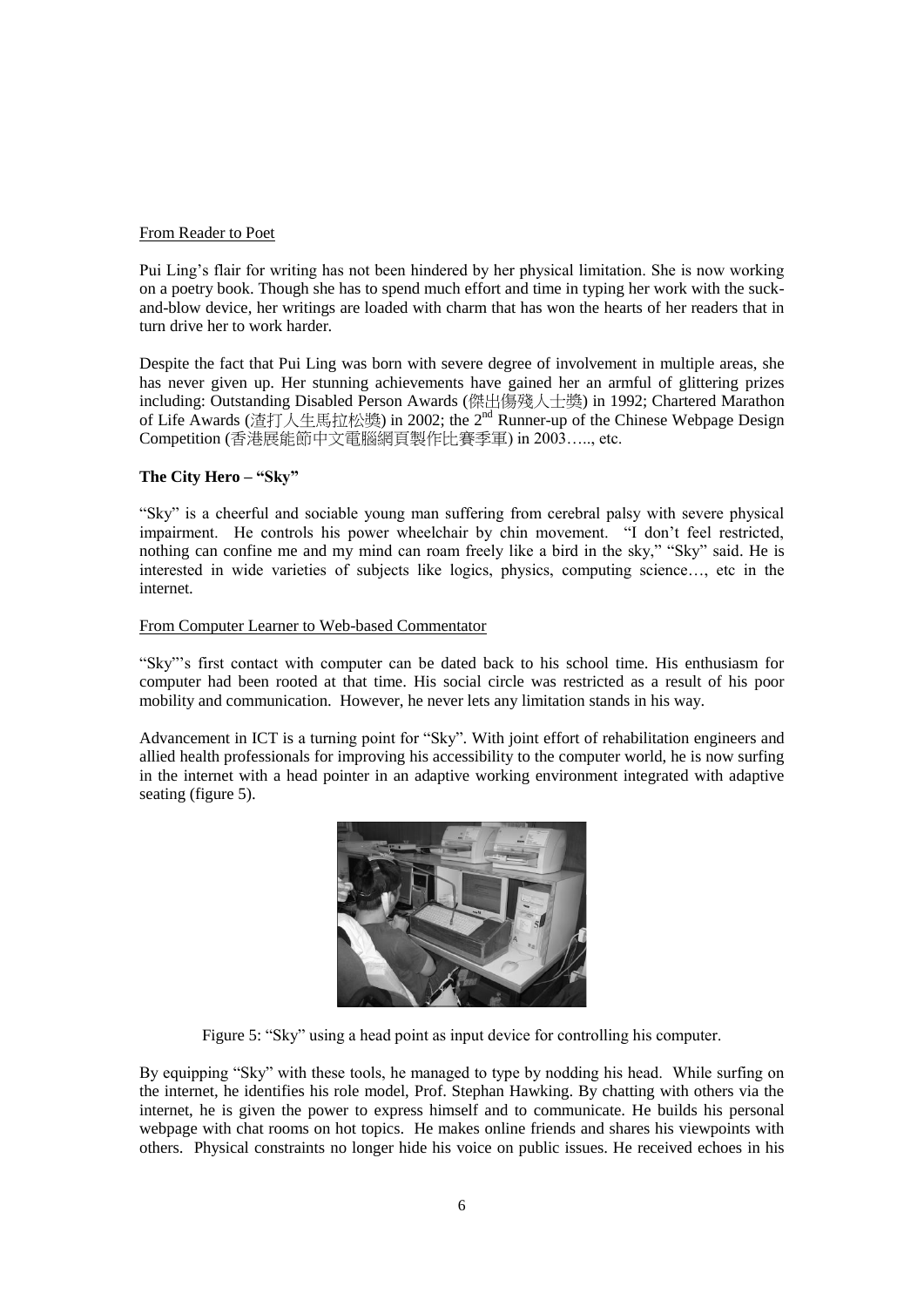own chat rooms particularly on political and social issues. This is most encouraging to "Sky" and has left him with a sense that "I have to do something to set things right".

As always, "Sky" aimed high. He has determined to be a web-based commentator to fight for the rights for himself and the others. Make it or not in the end does not really matter, "Sky" in many ways has already won as a life warrior.

#### "Robotic Leg" and "Robotic Mouth"

What propels "Sky" is a burning desire to level the playing field. He once said, "In the cyberspace, I am an eagle with outspread wings, soaring high with the others". "Sky" makes friends, gains knowledge, cultivates hobbies, and participates in social issues in the virtual world.

In the real world, "Sky" has a strong desire to move and talk freely. He dreams of turning himself into a "man-machine hybrid equipped with a 'robotic leg' and a 'robotic mouth'". The former allows him to walk in the community while the latter enables him to communicate face-to-face with others.

In reality, he controls his power wheelchair with a chin-control device (figure 6). He is also given with a notebook computer that is mounted on his power wheelchair (figure 3). Augmentative communication is provided by text-to-speech software that reads aloud the Chinese words that are typed into the computer with his head pointer.



Figure 6: "Sky" controls his power wheelchair with a chin control device.

In November 2003, "Sky" has been appointed as one of the HK delegates to attend the Asian and Pacific Disability Forum (APDF) Conference in Singapore and shared his experience on augmentative communication from the user's perspective (figure 3). Accompanied with him are a physiotherapist from his workshop and a welfare worker from his hostel. Being an ambitious young man, "Sky" is now working hard towards his aspiration – to be a critic and fighter on local social and political issues in the internet.

#### **Discussion**

The two illustrated cases do not have much experience in using computer at their early age. They are learnt from ground zero at a later age. Behind the scene are thousands of hours of practice and uncountable failure in adaptations in order to get move and catch up. However, both have successfully beaten the odds and move up.